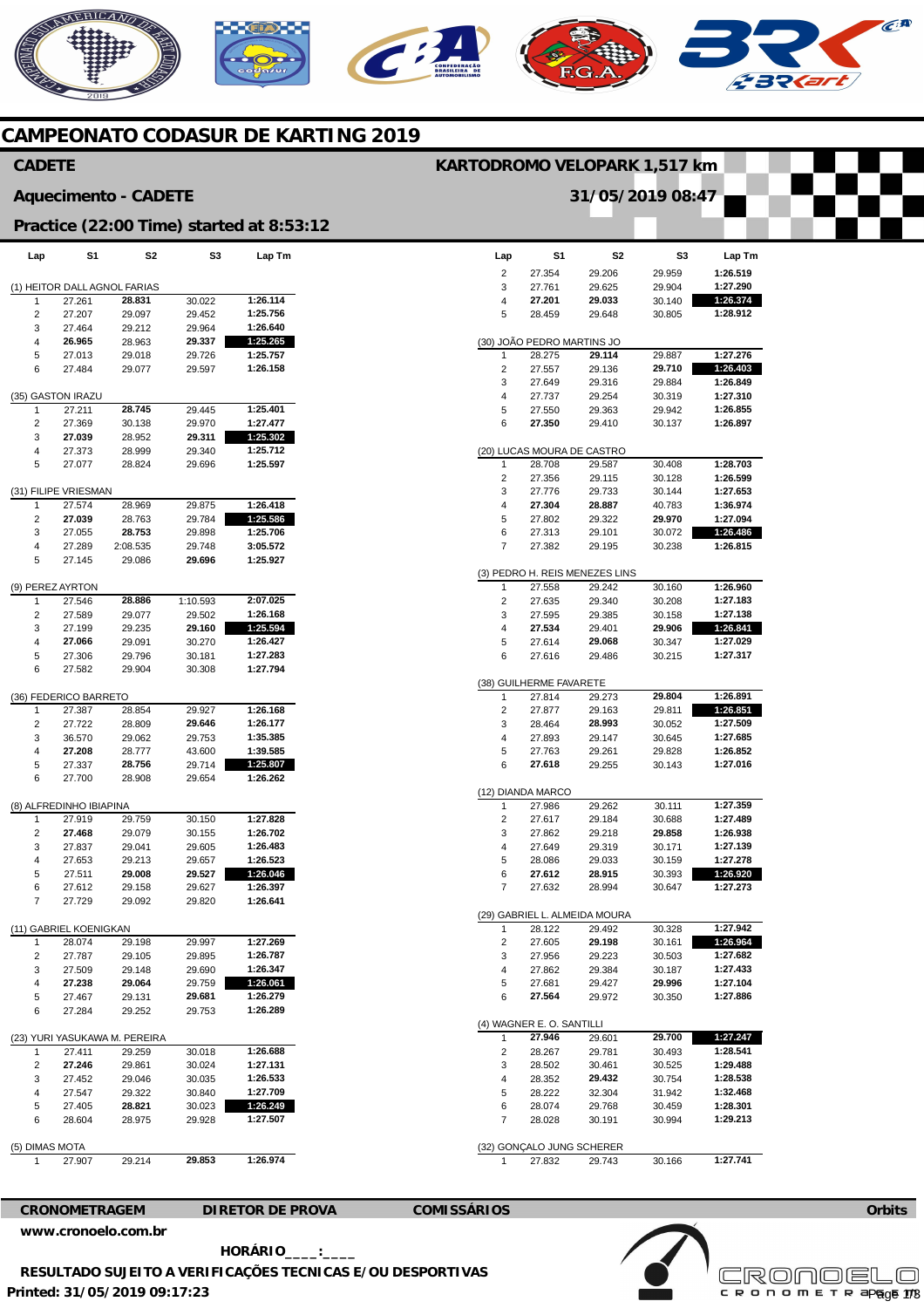# NERICANO  $\mathbf{C}$

## **CAMPEONATO CODASUR DE KARTING 2019**

|                                          | <b>CADETE</b><br>KARTODROMO VELOPARK 1,517 km |                                        |                  |                      |                                |                                      |                                 |                    |                      |  |
|------------------------------------------|-----------------------------------------------|----------------------------------------|------------------|----------------------|--------------------------------|--------------------------------------|---------------------------------|--------------------|----------------------|--|
| <b>Aquecimento - CADETE</b>              |                                               |                                        |                  |                      |                                |                                      | 31/05/2019 08:47                |                    |                      |  |
| Practice (22:00 Time) started at 8:53:12 |                                               |                                        |                  |                      |                                |                                      |                                 |                    |                      |  |
| Lap                                      | S1                                            | S <sub>2</sub>                         | S <sub>3</sub>   | Lap Tm               | Lap                            | S1                                   | S <sub>2</sub>                  | S3                 | Lap Tm               |  |
| $\overline{\mathbf{c}}$                  | 27.997                                        | 29.220                                 | 30.485           | 1:27.702             | 1                              | 28.123                               | 29.679                          | 30.865             | 1:28.667             |  |
| 3                                        | 27.737                                        | 29.477                                 | 30.622           | 1:27.836             | $\overline{2}$                 | 27.825                               | 29.915                          | 30.404             | 1:28.144             |  |
| 4                                        | 27.569                                        | 29.595                                 | 31.070           | 1:28.234             | 3                              | 27.434                               | 29.710                          | 30.829             | 1:27.973             |  |
| 5<br>6                                   | 27.936<br>27.680                              | 29.356<br>29.194                       | 30.233<br>30.544 | 1:27.525<br>1:27.418 | 4<br>5                         | 28.057<br>28.034                     | 29.972<br>29.789                | 31.070<br>30.599   | 1:29.099<br>1:28.422 |  |
| $\overline{7}$                           | 28.351                                        | 29.482                                 | 30.621           | 1:28.454             | 6                              | 28.272                               | 29.977                          | 30.904             | 1:29.153             |  |
|                                          |                                               |                                        |                  |                      |                                |                                      |                                 |                    |                      |  |
|                                          |                                               | (24) ENZO BELTRÃO NIENKÖTTER           |                  |                      |                                | (14) ANGELO NUGNES                   |                                 |                    |                      |  |
| $\overline{1}$                           | 28.388                                        | 29.713                                 | 30.445           | 1:28.546             |                                | 28.271                               | 29.222                          | 30.807             | 1:28.300             |  |
| $\sqrt{2}$<br>3                          | 50.158<br>28.211                              | 29.698<br>29.681                       | 30.462<br>30.143 | 1:50.318<br>1:28.035 | $\sqrt{2}$<br>3                | 28.200<br>29.138                     | 29.038<br>29.393                | 31.096<br>30.244   | 1:28.334<br>1:28.775 |  |
| $\overline{4}$                           | 28.058                                        | 29.441                                 | 31.148           | 1:28.647             | 4                              | 28.339                               | 29.765                          | 30.266             | 1:28.370             |  |
| 5                                        | 28.045                                        | 29.402                                 | 30.126           | 1:27.573             | 5                              | 27.852                               | 29.924                          | 31.350             | 1:29.126             |  |
| 6                                        | 28.067                                        | 29.165                                 | 30.272           | 1:27.504             | 6                              | 28.772                               | 29.635                          | 2:14.842           | 3:13.249             |  |
|                                          | (27) AUGUSTUS TONIOLO                         |                                        |                  |                      |                                | (7) CLEMENTE HUERTA RAAB             |                                 |                    |                      |  |
| $\mathbf{1}$                             | 27.989                                        | 29.712                                 | 30.863           | 1:28.564             | -1                             | 28.221                               | 29.671                          | 30.418             | 1:28.310             |  |
| $\sqrt{2}$                               | 28.191                                        | 32.129                                 | 30.112           | 1:30.432             | $\sqrt{2}$                     | 29.372                               | 39.084                          | 30.469             | 1:38.925             |  |
| 3<br>$\overline{4}$                      | 27.886<br>28.068                              | 29.577<br>29.799                       | 30.242<br>30.548 | 1:27.705<br>1:28.415 | 3<br>$\overline{4}$            | 29.168<br>28.804                     | 29.875<br>30.566                | 30.587<br>1:23.121 | 1:29.630<br>2:22.491 |  |
| 5                                        | 27.889                                        | 29.724                                 | 30.654           | 1:28.267             | 5                              | 28.330                               | 29.439                          | 30.583             | 1:28.352             |  |
| 6                                        | 27.947                                        | 29.692                                 | 30.354           | 1:27.993             | 6                              | 28.344                               | 29.529                          | 30.835             | 1:28.708             |  |
| (28) FIRAS FAHS                          |                                               |                                        |                  |                      |                                | (18) MARIANO LÓPEZ RIBEIRO           |                                 |                    |                      |  |
| $\overline{1}$                           | 28.312                                        | 29.631                                 | 30.527           | 1:28.470             |                                | 28.646                               | 29.829                          | 30.945             | 1:29.420             |  |
| $\sqrt{2}$                               | 28.152                                        | 29.158                                 | 30.456           | 1:27.766             | $\overline{2}$                 | 28.138                               | 29.791                          | 30.595             | 1:28.524             |  |
| 3<br>4                                   | 28.249<br>28.669                              | 29.528<br>29.640                       | 30.402<br>30.232 | 1:28.179<br>1:28.541 | 3<br>4                         | 29.282<br>28.061                     | 29.600<br>30.097                | 30.533<br>31.008   | 1:29.415<br>1:29.166 |  |
| 5                                        | 28.522                                        | 29.797                                 | 30.977           | 1:29.296             | 5                              | 28.433                               | 29.826                          | 31.280             | 1:29.539             |  |
| 6                                        | 27.964                                        | 29.657                                 | 30.593           | 1:28.214             | 6                              | 28.392                               | 29.937                          | 30.996             | 1:29.325             |  |
| $\overline{7}$                           | 27.942                                        | 30.034                                 | 30.272           | 1:28.248             |                                |                                      |                                 |                    |                      |  |
|                                          |                                               |                                        |                  |                      |                                | (34) MÁXIMO CASTRO ESTÉVEZ<br>57.723 | 30.288                          | 31.098             | 1:59.109             |  |
| -1                                       | (41) AUGUSTO TONIOLO<br>28.508                | 30.165                                 | 30.467           | 1:29.140             | $\mathbf{1}$<br>$\overline{c}$ | 28.754                               | 29.758                          | 31.205             | 1:29.717             |  |
| $\sqrt{2}$                               | 28.159                                        | 29.350                                 | 30.358           | 1:27.867             | 3                              | 28.474                               | 29.728                          | 31.350             | 1:29.552             |  |
| 3                                        | 27.945                                        | 29.344                                 | 37.900           | 1:35.189             | $\overline{4}$                 | 28.585                               | 29.787                          | 31.460             | 1:29.832             |  |
| $\overline{4}$                           | 28.112                                        | 29.697                                 | 30.075           | 1:27.884             | 5                              | 28.598                               | 29.916                          | 31.450             | 1:29.964             |  |
| 5                                        | 28.503                                        | 29.520                                 | 29.866           | 1:27.889             | 6                              | 28.480                               | 29.698                          | 31.115             | 1:29.293             |  |
| 6                                        | 28.645                                        | 29.998                                 | 30.389           | 1:29.032             |                                | (37) NICOLLAS LORETTI                |                                 |                    |                      |  |
|                                          | (10) PANETTA SANTINO                          |                                        |                  |                      | $\mathbf{1}$                   | 28.044                               | 30.601                          | 30.892             | 1:29.537             |  |
| -1                                       | 28.386                                        | 30.213                                 | 30.128           | 1:28.727             | $\overline{c}$                 | 28.061                               | 29.989                          | 1:55.388           | 2:53.438             |  |
| $\overline{\mathbf{c}}$                  | 27.982                                        | 29.580                                 | 30.462           | 1:28.024             | 3                              | 29.190                               | 30.735                          | 31.009             | 1:30.934             |  |
| 3<br>4                                   | 28.182<br>28.107                              | 30.873<br>30.132                       | 30.403<br>30.507 | 1:29.458<br>1:28.746 | 4                              | 28.504                               | 30.689                          | 31.103             | 1:30.296             |  |
| 5                                        | 27.914                                        | 30.408                                 | 30.391           | 1:28.713             |                                |                                      | (39) REGYS R. G. DE MATOS FILHO |                    |                      |  |
| 6                                        | 27.970                                        | 29.571                                 | 30.368           | 1:27.909             | 1                              | 28.850                               | 29.817                          | 31.258             | 1:29.925             |  |
| $\overline{7}$                           | 28.052                                        | 29.543                                 | 30.338           | 1:27.933             | $\overline{2}$                 | 28.739                               | 30.225                          | 31.720             | 1:30.684             |  |
|                                          |                                               |                                        |                  |                      | 3                              | 38.710                               | 30.656                          | 32.389             | 1:41.755             |  |
| -1                                       | 28.826                                        | (6) CARLOS F. BOZO RODRIGUEZ<br>29.565 | 29.962           | 1:28.353             | 4<br>5                         | 30.193<br>29.848                     | 31.395<br>31.113                | 32.571<br>32.550   | 1:34.159<br>1:33.511 |  |
| $\overline{2}$                           | 28.178                                        | 29.665                                 | 30.104           | 1:27.947             | 6                              | 29.482                               | 30.769                          | 32.529             | 1:32.780             |  |
| 3                                        | 29.757                                        | 29.776                                 | 30.579           | 1:30.112             |                                |                                      |                                 |                    |                      |  |
| 4                                        | 28.187                                        | 29.446                                 | 30.982           | 1:28.615             |                                |                                      | (40) PAULO S. WILLEMANN FILHO   |                    |                      |  |
| 5                                        | 27.989                                        | 43.820                                 | 30.280           | 1:42.089             | -1                             | 28.633                               | 30.208                          | 31.589             | 1:30.430             |  |
| 6                                        | 28.054                                        | 29.484                                 | 30.430           | 1:27.968             | 2                              | 36.429                               | 30.118                          | 31.127             | 1:37.674             |  |
|                                          | (15) THIAGO N. BETTINO                        |                                        |                  |                      | 3<br>4                         | 37.200<br>29.160                     | 30.058<br>30.104                | 31.539<br>31.619   | 1:38.797<br>1:30.883 |  |
| -1                                       | 28.891                                        | 29.866                                 | 30.436           | 1:29.193             | 5                              | 28.961                               | 30.029                          | 31.529             | 1:30.519             |  |
| $\overline{c}$                           | 27.976                                        | 29.534                                 | 30.476           | 1:27.986             | 6                              | 28.893                               | 29.975                          | 32.597             | 1:31.465             |  |
| 3                                        | 28.025                                        | 29.771                                 | 30.294           | 1:28.090             |                                |                                      |                                 |                    |                      |  |
| 4                                        | 28.126                                        | 29.337                                 | 30.510           | 1:27.973             |                                | (16) JOAQUIM B. BEJARANO             |                                 |                    |                      |  |
| 5<br>6                                   | 28.042<br>1:03.238                            | 30.926<br>34.306                       | 36.791<br>30.514 | 1:35.759<br>2:08.058 | 1<br>2                         | 28.902<br>31.403                     | 30.328<br>30.649                | 31.229<br>31.123   | 1:30.459<br>1:33.175 |  |
|                                          |                                               |                                        |                  |                      | 3                              | 32.294                               | 31.071                          | 32.071             | 1:35.436             |  |
|                                          | (19) SANTINO DORE DE MIGUEL                   |                                        |                  |                      | $\overline{4}$                 | 28.563                               | 30.591                          | 34.177             | 1:33.331             |  |
|                                          |                                               |                                        |                  |                      |                                |                                      |                                 |                    |                      |  |

**[www.cronoelo.com.br](http://www.cronoelo.com.br)** 

**CRONOMETRAGEM DIRETOR DE PROVA COMISSÁRIOS** 

**Printed: 31/05/2019 09:17:23 HORÁRIO\_\_\_\_:\_\_\_\_ RESULTADO SUJEITO A VERIFICAÇÕES TECNICAS E/OU DESPORTIVAS** 



**Orbits** 

 $C^{A}$